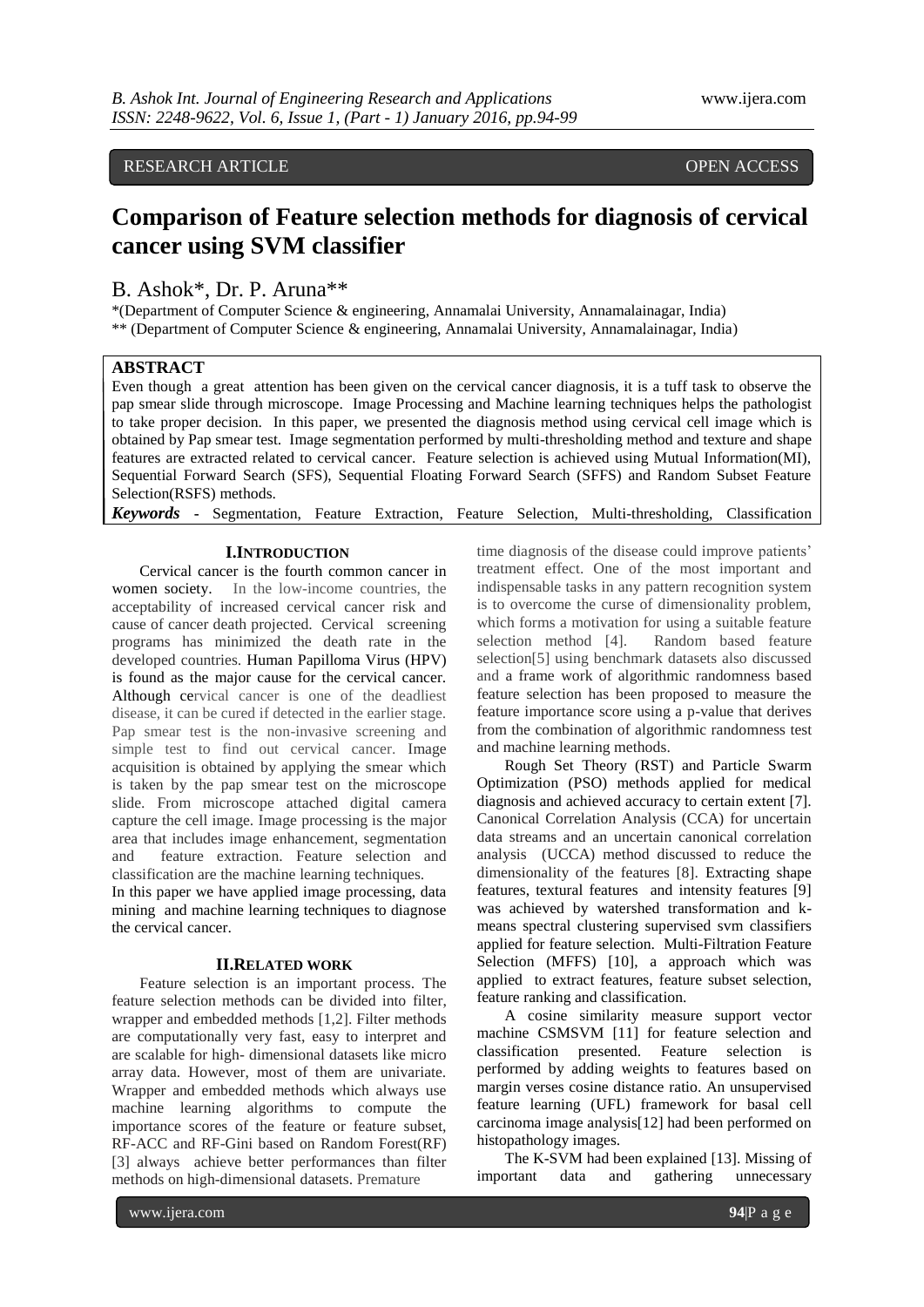information at the time of feature extraction should be avoided. Multi resolution local binary pattern (MRLBP) [14] variants based texture feature extraction techniques had been presented. Image segmentation performed using discrete wavelet transform (DWT) further Daubechies wavelet(db2) used as decomposition filter. Deep Sparse Support Vector Machine (DSSVM) based feature selection method had been discussed [15] and further extraction of color and texture features was performed using super pixels. The importance of local texture(LTP) and local shape (MultiHPOG) features discussed [16] and the further improvement in performance achieved by adding the global shape feature (Gabor wavelets). Feature selection based on information has the drawback such as the interaction between the features and classifiers. This may lead to the selection irrelevant features. To overcome this problem, Mutual Information based techniques used [17]. Even though new feature extraction, feature selection and classification methods have been introduced, there will be a requirement exists for newer or better techniques. In our previous works [18][19] various segmentation methods were analyzed.



Input image  $\overline{\phantom{a}}$ Image Preprocessing Segmentation using multi-thresholding  $\overline{\textbf{t}}$ Feature Extraction Phase Textural **Shape Features** Features Feature Selection Phase MI SFS SFFS RSFS $\bigstar$ Classification using SVM classifier

Figure 1: Block Diagram of the proposed method for diagnosis of cervical cancer

Image preprocessing includes noise removal and image enhancement. Image resize also performed. Cell image converted from RGB image to Gray scale image.

#### **3.1 Image segmentation**

Segmentation means split the input image into desired regions so as to get the features. There are lot of methods to segment an image such as edge based methods, region based, watershed method and thresholding methods. In this work, we used multi thresholding method to segment the input image. Nucleus and Cytoplasm of the cervical cell image are segmented.

| RGB<br>Image | Gray scale<br>Image | Segmented<br>Nucleus<br>Image | Segmented<br>Cytoplasm<br>Image |
|--------------|---------------------|-------------------------------|---------------------------------|
|              |                     |                               |                                 |
|              |                     |                               |                                 |
|              |                     |                               |                                 |
|              |                     |                               |                                 |
| 172<br>^     | $C_{\infty}$<br>п   |                               | 0.41<br>$\sim$ 2                |

**Figure 2: Sample pap smear images & their corresponding segmented images**

#### **3.2 Feature Extraction 3.2.1 Texture features**

Texture features are extracted using Gray Level Co-occurrence Matrix (GLCM). The list of features are as follows homogeneity, contrast, correlation, variance, inverse difference moment, sum average, sum variance, sum entropy, entropy, difference variance, difference entropy, information measure I, information measure II and maximal correlation coefficient. Totally 14 texture features are extracted.

#### **3.2.2 Shape features**

The following list of features are the shape features which are extracted from nucleus and cytoplasm of the cervical cell. Besides the shape features, derived features are also included. Nucleus related features are Area, Centroid, Eccentricity,

www.ijera.com **95**|P a g e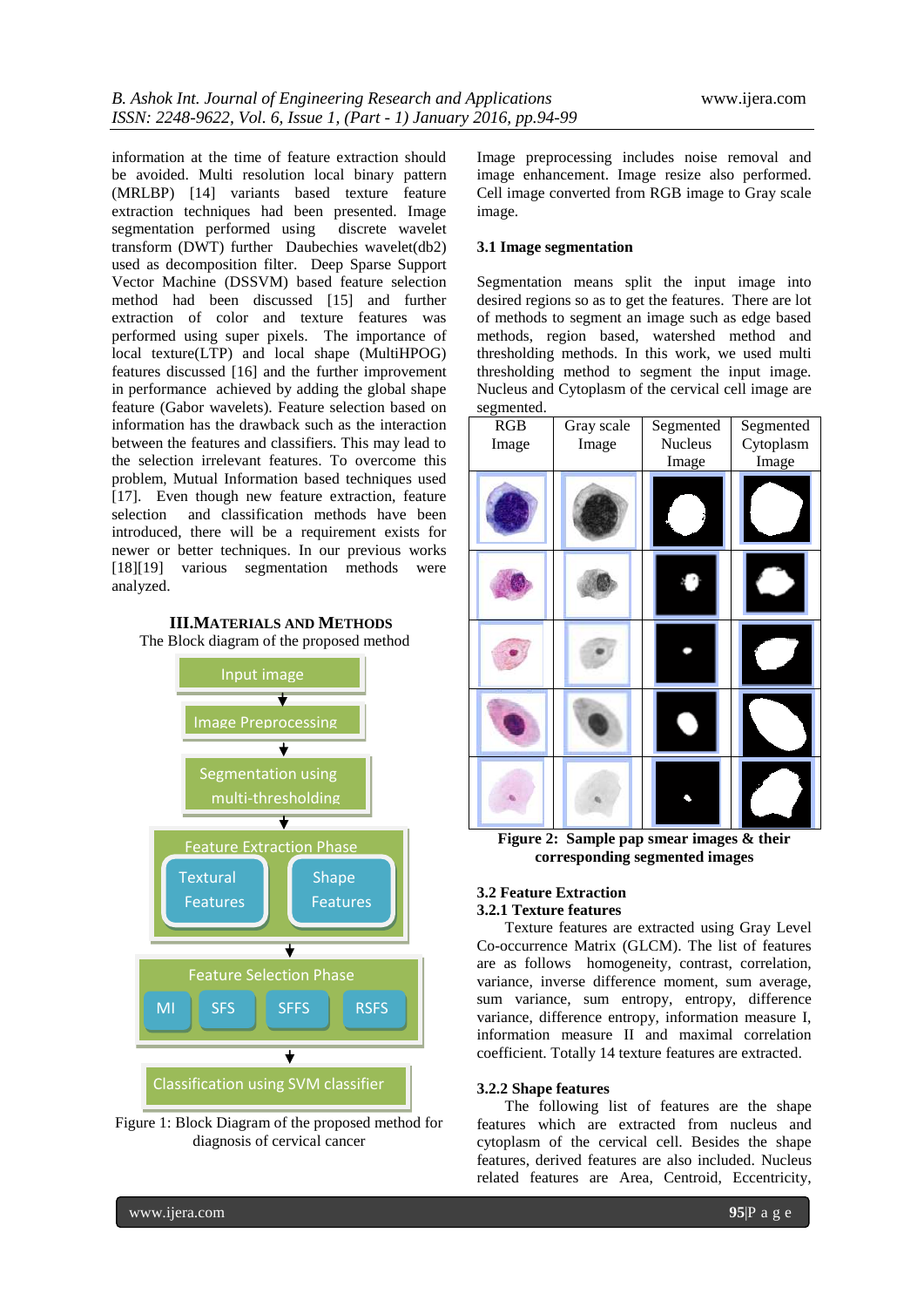Equiv Diameter, Major Axis Length, Minor Axis Length, Perimeter, roundness, position, brightness and nucleus cytoplasm ratio and cytoplasm related features are Area, Centroid, Eccentricity, Equiv Diameter, Major Axis Length, Minor Axis Length, Perimeter, brightness, roundness. Totally 30 shape features are extracted. In this proposed work, by combining texture and shape features we extract totally 44 features.

#### **IV.Feature Selection**

Feature selection is one of the optimization process to select a minimum number of effective features. Feature selection is required to reduce curse of dimensionality due to irrelevant or overfitting, cost of feature measurement and computational burden. In order to select a feature subset, a search method and an objective function is required. Small sample size and what objective function to use are some of the potential difficulties in feature selection process. Number of features is directly proportional to the feature subset that is as in the case of an increase in features there may be an increase in feature subset also.

There is a large number of search methods, which can be grouped in three categories. Exponential algorithms, Sequential algorithms and Randomized algorithms. Exponential algorithms evaluate a number of subsets that grows exponentially with the dimensionality of the search space. Exhaustive Search, Branch and Bound, Beam Search comes under exponential algorithms. Sequential algorithms add or remove features sequentially, but have a tendency to become trapped in local minima. Representative examples of sequential search include Sequential Forward Selection, Sequential Backward Selection, Sequential Floating Selection and Bidirectional Search. Randomized algorithms incorporating randomness into their search procedure to escape local minima. Examples are Random Generation plus Sequential Selection, Simulated Annealing and Genetic Algorithms.

Objective function is divided into three types. One is filter method, second one is wrapper method and another is embedded method. Filter methods are defined as independent evaluation of the classification algorithm and the objective function evaluates feature subsets by their information content, typically interclass distance, mutual information or information-theoretic measures. In wrapper method, the objective function is a pattern classifier, which evaluates feature subsets by their predictive accuracy (recognition rate on test data) by statistical re-sampling or cross validation. Embedded methods are specific methods. In this paper filter based Mutual Information (MI) and wrapper based methods such as Sequential Forward Selection, Sequential Floating Forward selection(SFFS) and

Random Subset Feature Selection methods are used to select the features.

# **3.3 Mutual Information (MI)**

Basically Mutual information is the surement of similarity. The mutual measurement of similarity. information of two random variables is a measure of the variable's mutual dependence that is correlation between two variables. Increase in mutual information which is often equivalent to minimizing conditional entropy. MI comes under filter method. Generally filter methods provide ranking to the features. Choosing the selection point based on ranking is performed through cross-validation. In feature selection, MI is used to characterize the relevance and redundancy between features.

The mutual information between two discreet random variables X, Y jointly distributed according to  $p(x, y)$  is given by

$$
I(X; Y) = \sum_{x,y} p(x,y) \log \frac{p(x,y)}{p(x)p(y)} \tag{1}
$$

 $= H(X) - H(X|Y)$  (2)

$$
= H(Y) - H(Y|X) \tag{3}
$$

$$
= H(X) + H(Y) - H(X, Y) \tag{4}
$$

Where  $H(X)$  and  $H(Y)$  are the individual entropy and  $H(X|Y)$  and  $H(Y|X)$  are conditional entropy.  $H(X,Y)$ Joint entropy.  $p(x,y)$  joint distribution and  $p(x)$ probability distribution

In this work, all 44 features are ranked by the MI algorithm. The first top ranked 10 features are selected from the ranking list.

#### **3.4 Sequential Forward Selection (SFS)**

 Sequential forward selection is one of the deterministic single-solution method. Sequential forward selection is the simplest and fastest greedy search algorithm start with a single feature and iteratively add features until the termination criterion is met. The following algorithm explain the concept of SFS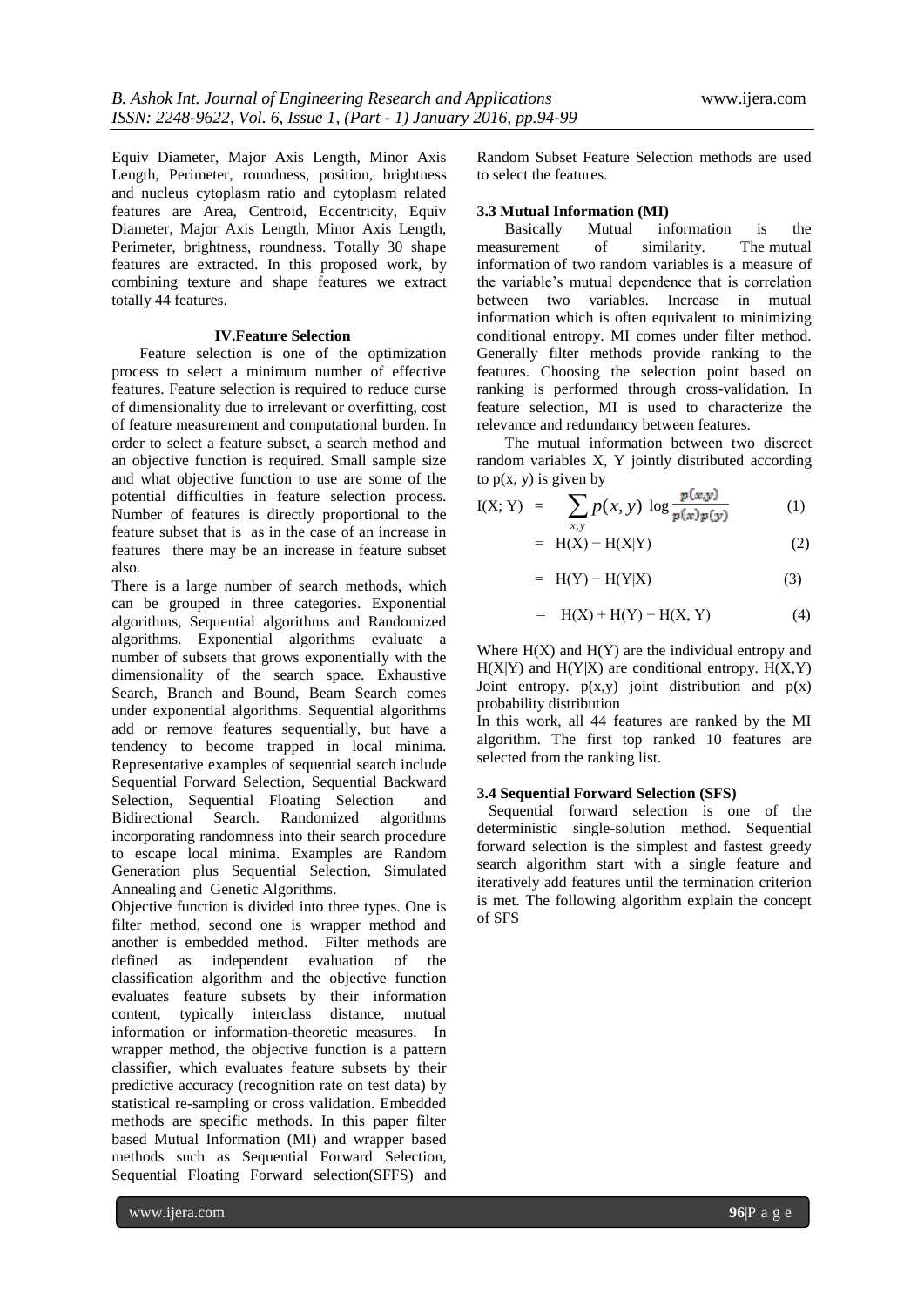#### **Algorithm**

**Input:** the set of all features,  $F =$  $f_1, f_2, \ldots, f_n$ **Initialization:**  $X_0 = "null set", k = 0$ **Addition:** add significant feature  $X_i$  = argmax [J( $X_k + X_i$ )],  $X_i \in F - X_k$ where  $X_j$  is the new feature to be added  $X_{k+1} = X_k + X^+k = k+1$ **Go to Addition Termination:** stop when 'k' equals the number of desired features **Output :** a subset of features,  $X_k$ 

In this work, 8 features are selected by the SFS method out of 44 features. The selected feature subset is given in table 2.

**Table 2: Selected Feature Numbers by SFS**

| Serial<br>number |   |  |    |    |    |
|------------------|---|--|----|----|----|
| Selected         |   |  |    |    |    |
| feature          | 2 |  | 29 | 18 | 20 |
| numbers          |   |  |    |    |    |

#### **3.5 Sequential Floating Forward Search (SFFS)**

The sequential floating forward search method is one of the most effective feature selection technique. This algorithm starts with a null feature set. Then the best feature in the feature set that satisfies some criterion function is added with the current feature set. This is one process of the sequential forward selection. Further any improvement of the criterion is searched if some feature is excluded. By this way the worst feature according to the criterion is eliminated from the feature set. This is one process of sequential backward selection. In this method the algorithm continues by increasing or decreasing the number of features until the desired feature subset is obtained. The word floating denotes the increase or decrease in dimensionality of features in the selected feature subset.

#### **Algorithm**

*Step 1:* Inclusion. Use the basic sequential feature selection method to select the most significant feature with respect to feature set and include it in the feature subset. Stop if desired features have been selected, otherwise go to step 2.

*Step 2:* Conditional exclusion. Find the least significant feature *k* in feature subset. If it is the feature just added, then keep it and return to step 1. Otherwise, exclude the feature *k*. Note that feature

subset is now better than it was before step 1. Continue to step 3.

*Step 3:* Continuation of conditional exclusion. Again find the least significant feature in feature subset. If its exclusion will leave feature subset with at least 2 features, then remove it and repeat step 3. Whenever this condition finish, return to step 1.only 6 features are selected by the sequential floating forward selection method and it is given in table 3.

**Table 3 Selected Feature Numbers by SFFS**

| Serial number    |  |  |  |
|------------------|--|--|--|
| Selected feature |  |  |  |
| numbers          |  |  |  |

#### **3.6 Random subset feature selection (RSFS)**

Features are selected by classifying the data with a classifier while applying randomly chosen subsets. According to the classification performance the relevance of each feature is computed. Based on the average usefulness each feature is evaluated in random subset feature selection. 12 features are selected by the random subset feature selection method and it is given in table 4.

**Table 4 Selected Feature Numbers by RSFS**

|  |  |  |  |  | $1 \mid 2 \mid 3 \mid 4 \mid 5 \mid 6 \mid 7 \mid 8 \mid 9 \mid 10 \mid 11 \mid 12 \mid$ |  |
|--|--|--|--|--|------------------------------------------------------------------------------------------|--|
|  |  |  |  |  | 3   5   28   20   9   44   12   33   14   24   34   18                                   |  |

#### **V.Classification**

Support Vector Machine (SVM) is supervised learning method and one of the kernel- based techniques in machine learning algorithms. The SVM is developed mainly by Vapnik at Bell laboratories. Basically SVM constructs a highdimensional space and then separates according to the training data. In figure 3, the SVM classification process is illustrated. The rounded objects are support vectors.



**Figure 3, SVM classifier**

#### **VI.Results and Discussion**

In this work, 150 images of pap smear test are collected from Rajah Muthiah Medical College, Annamalainagar, out of 150 images, 100 images are used for training the SVM classifier and 50 images are used for testing.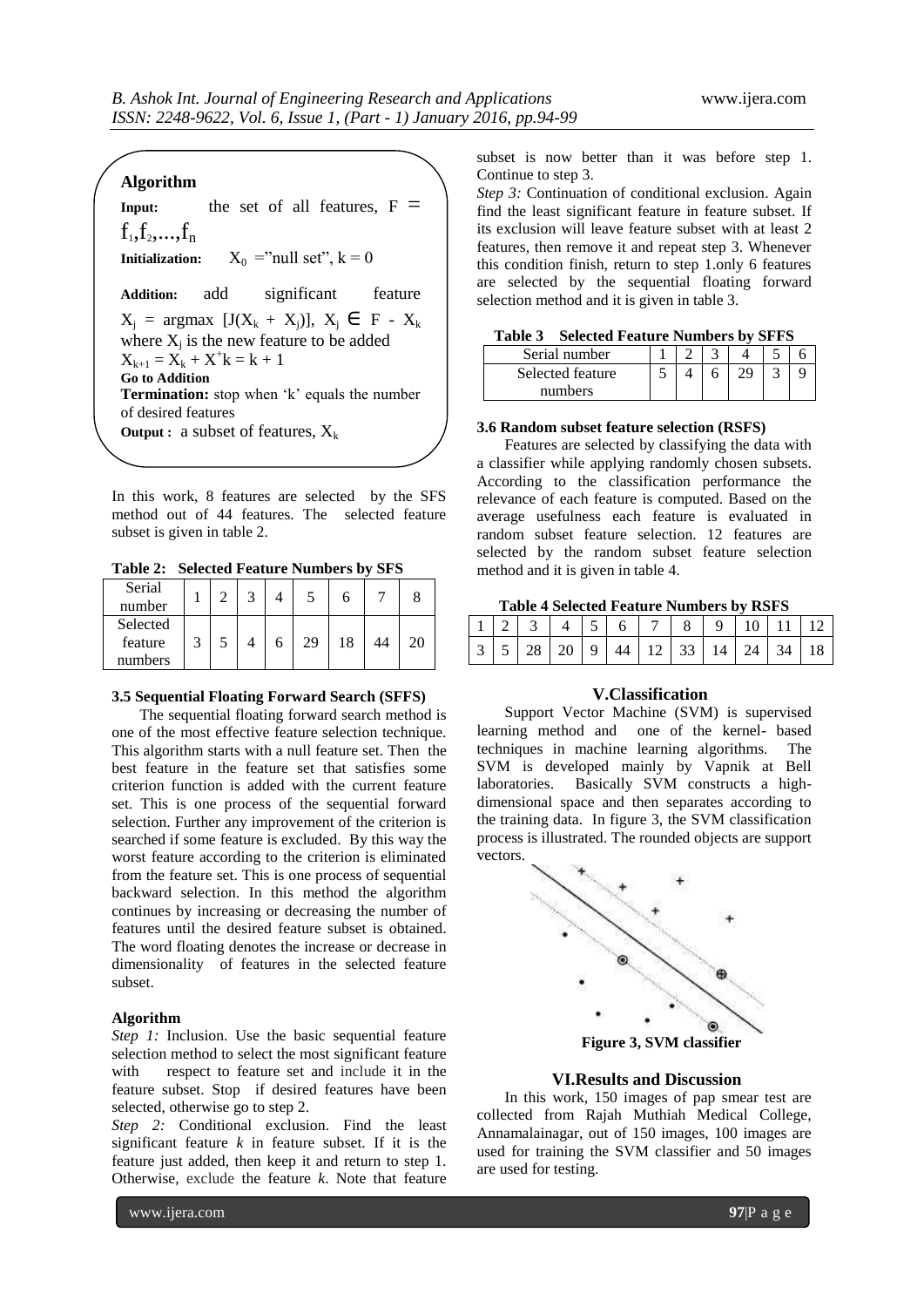The combination of texture and shape features are extracted from each images. It has 44 features. The optimal features are selected using feature selection methods like Mutual Information, Sequential forward selection, Sequential floating forward selection and Random subset feature selection. The cervical cancer affected images are found using SVM classifier. Different feature selection methods are compared to find the best feature selection method suited for the diagnosis of cervical cancer.

1)Accuracy: Accuracy is obtained by correctly classified images divided by the total classified images.

$$
Accuracy = \frac{TN + TP}{TN + TP + FN + FP}
$$
 (6)

Where TN is true negative,TP is true positive, FP is false positive and FN is false negative.

**Table 5 Comparison of Accuracy of feature selection methods**

| Slno | Method      | Accuracy % |
|------|-------------|------------|
|      | MI          | 92 %       |
|      | <b>SFS</b>  | 93 %       |
|      | <b>SFFS</b> | 98.5%      |
|      | <b>RSFS</b> | 94%        |

2) Sensitivity: Sensitivity is obtained as correctly classified true positive rate divided by true positive and false negative samples. Inconclusive results that are true positives are treated as errors for calculation.

$$
Sensitivity = \frac{1}{TP + FN} \tag{7}
$$

**Table 6 Comparison of Sensitivity of feature selection methods**

| Slno | Method      | Sensitivity % |
|------|-------------|---------------|
|      | MI          | 89 %          |
|      | <b>SFS</b>  | 94.5 %        |
|      | <b>SFFS</b> | 98%           |
|      | <b>RSFS</b> | 91%           |

3) Specificity: Specificity is calculated as correctly classified true negative rate divided by the true negative and false positive samples. Results that are true negatives are treated as errors.

$$
Specificity = \frac{TN}{TN + FP}
$$
 (8)

**Table 7 Comparison of Specificity of feature selection methods**

| Sl no | Method      | Specificity % |
|-------|-------------|---------------|
|       | MI          | 91 %          |
|       | <b>SFS</b>  | 92 %          |
|       | <b>SFFS</b> | 97.5%         |
|       | <b>RSFS</b> | 93 %          |

#### **VII.CONCLUSION**

From the table 1 to table 4, it is found that Sequential floating forward selection method outperforms the other method. That is the feature selected from Sequential floating forward selection method gives the most optimal features to diagnosis the cervical cancer. Because accuracy 98.5%, sensitivity 98% and specificity 97.5% obtained from sequential floating forward selection method which is higher than other methods.

#### **REFERENCES**

- [1] Isabelle Guyon, AndreElisseeff, An introduction to variable and feature selection, *J.Mach. Learn. Res. 3 (2003) 1157–1182.*
- [2] YvanSaeys, InakiInza, PedroLarranaga, A review of feature selection techniques in bioinformatics, *Bioinformatics 23(19) (2007) 2507–2517*.
- [3] L. Breiman, Random forests, *Mach. Learn. 45 (1 ) (2001) 5–32.*
- [4] N. Rami, N. Khushaba, A. Al-Ani, A. Al-Jumaily, Feature subset selection using differential evolution and a statistical repair mechanism, in: *Expert Systems with Applications, Elsevier, 2011, pp. 11515– 11526.*
- [5] Huazhen Wang, BingLv, FanYang KaiZheng, XuanLi, XueqinHu, Algorithmic randomness based feature selection for traditional Chinese chronic gastritis diagnosis, *Neuro computing, Elsevier 140 (2014) pp. 252–264.*
- [6] Maria Martinsa, Lino Costab, Anselmo Frizerac,Ramón Ceresd, Cristina Santos, Hybridization between multi-objective genetic algorithm and support vector machine for feature selection in walkerassisted gait , *computer methods and programs in biomedicine, Elsevier, 113 (2014) pp.736–748*
- [7] H. Hannah Inbarania, Ahmad Taher Azarb, G. Jothi, Supervised hybrid feature selection based on PSO and rough sets for medical diagnosis, *computer methods and programs in biomedicine, Elsevier, 113 (2014) pp.175–185*
- [8] Wen-PingLi , JingYang , Jian-PeiZhang , Uncertain canonical correlation analysis for multi-view feature extraction from uncertain data streams, *Neuro computing, Elsevier, 149 (2015) pp.1337–1347*
- [9] Marina E. Plissiti, Christophoros Nikou, Antonia Charchanti, Combining shape, texture and intensity features for cell nuclei extraction in Pap smear images, *Pattern*